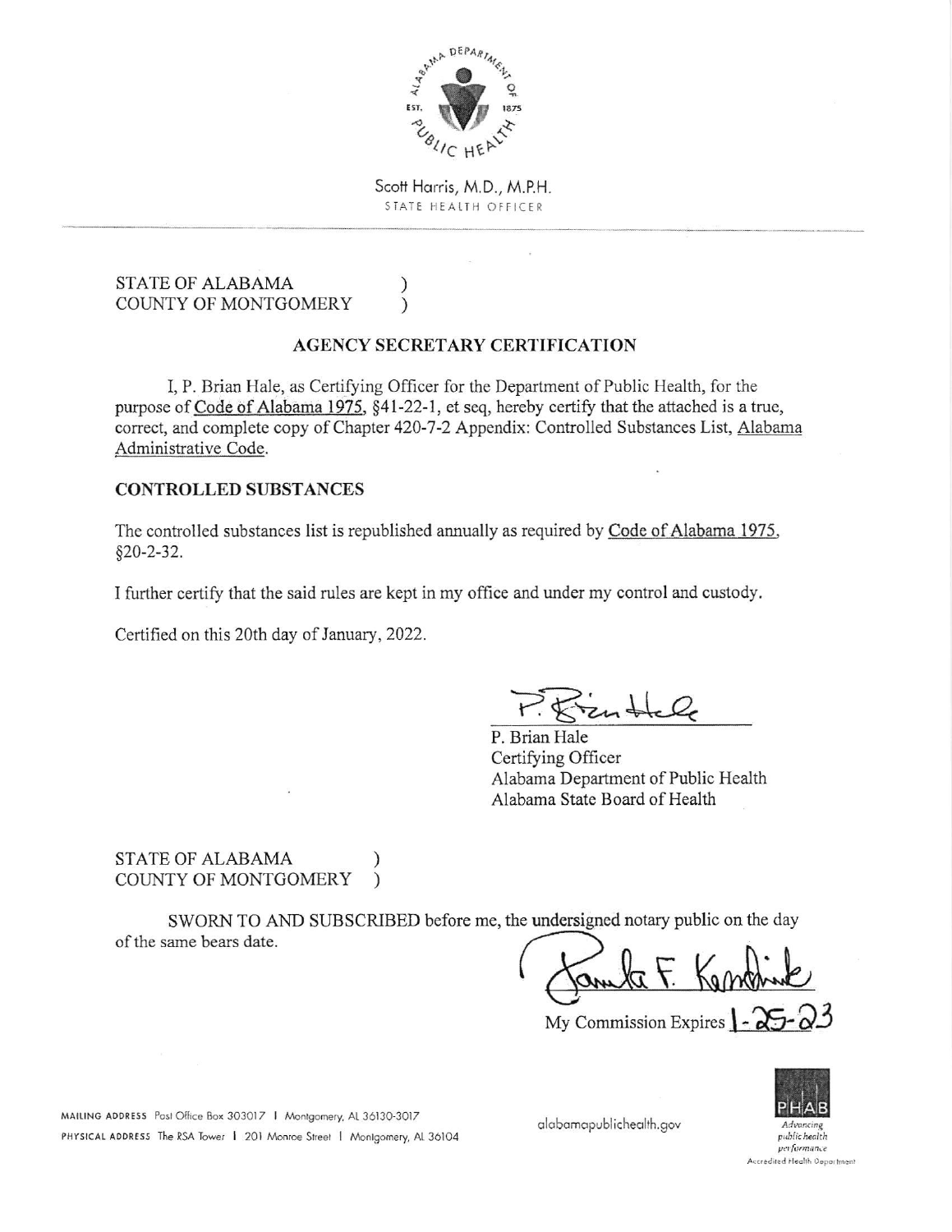# Controlled Substances List

(Adopted by Alabama State Board of Health on January 20, 2022, effeclive Jantary 20,2022)

#### Schedule I

(a) Schedule I shall consist of the drugs and other substances, by whatever official name, common or usual name, or brand name designated, listed in this section. Each drug or substance has been assigned the DEA Controlled Substances Code Number set forth opposite it.

(b) Opiates. Unless specifically excepted or unless listed in another schedule, any of the following opiates, including their isomers, esters, ethers, salts, and salts of isomers, esters and ethers, whenever the existence of such isomers, esters, ethers and salts is possible within the specific chemical designation (for purposes of 3-methylthiofentanyl only, the term isomer includes the optical and geometric isomers):

| (1)  | Acetyl-alpha-methylfentanyl (N-[1-[1-methyl-2-phenethyl]-4-piperidinyl]-<br>(Federal Control Nov. 29, 1985; State Dec. 29, 1985)                                                                                    |  |
|------|---------------------------------------------------------------------------------------------------------------------------------------------------------------------------------------------------------------------|--|
| (2)  |                                                                                                                                                                                                                     |  |
| (3)  | AH-7921 (3,4-dichloro-N-[(1-dimethylamino)cyclohexylmethyl]<br>Federal Control May 16, 2016; State June 15, 2016                                                                                                    |  |
| (4)  |                                                                                                                                                                                                                     |  |
| (5)  |                                                                                                                                                                                                                     |  |
| (6)  |                                                                                                                                                                                                                     |  |
| (7)  |                                                                                                                                                                                                                     |  |
| (8)  | Alpha-methylfentanyl (N-(1-(alpha-methyl-betaphenyl)ethyl-4-piperidyl)<br>propionanilide; 1-(1-methyl-2-phenylethyl)-4-(N-propenilido) piperidine)----9814<br>(Federal Control Sept. 22, 1981; State Oct. 22, 1981) |  |
| (9)  | Alpha-methylthiofentanyl (N-[1-methyl-2-[2-thienyl]ethyl-4-piperidinyl]-<br>(Federal Control Nov. 29, 1985; State Dec. 29, 1985)                                                                                    |  |
| (10) |                                                                                                                                                                                                                     |  |